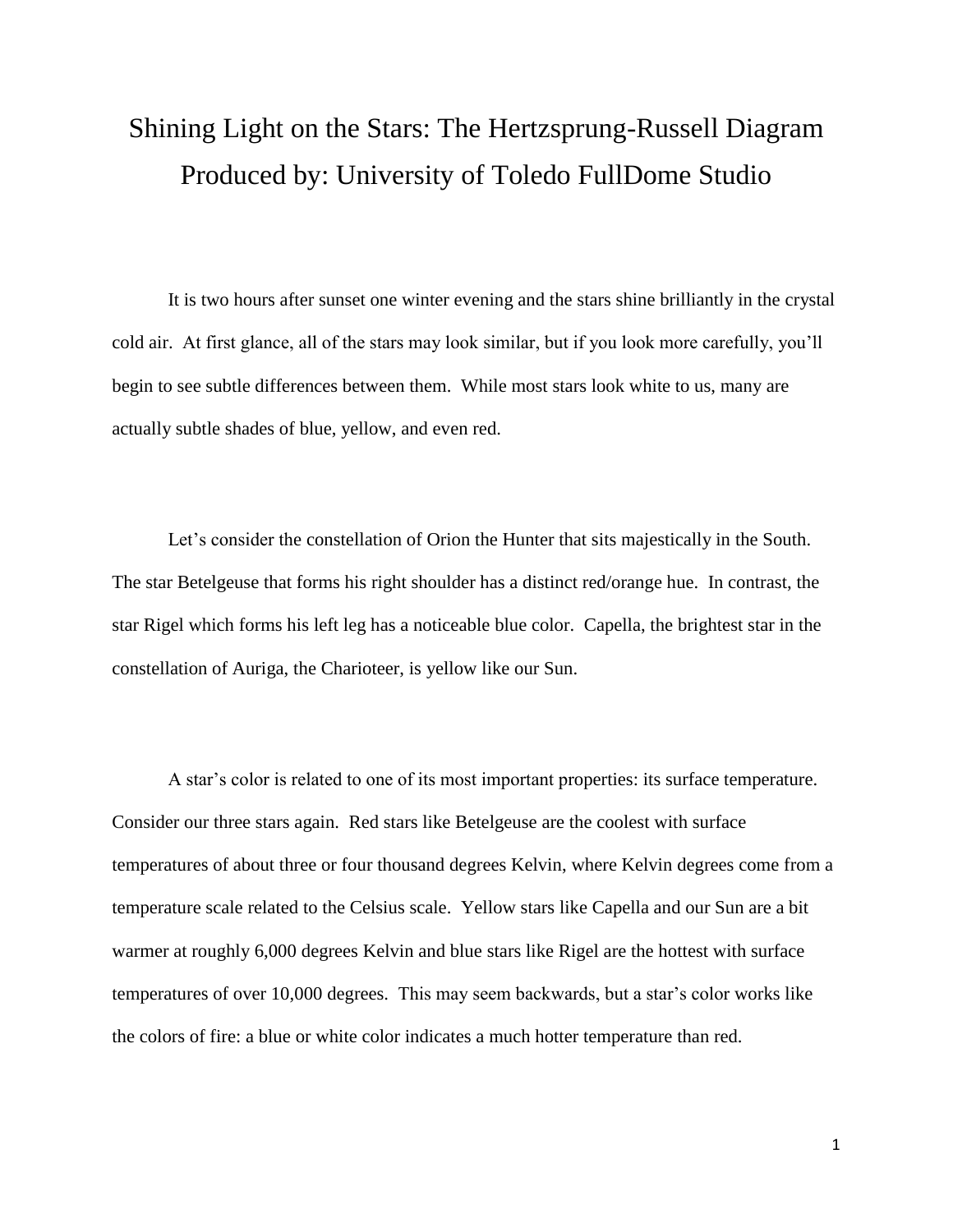Another important property of a star is its intrinsic brightness, or luminosity. Luminosity is a measure of the total amount of energy that a star emits. A star's luminosity does not determine how bright it appears to us, because stars with the same luminosity can appear brighter or fainter, depending on their distance from Earth.

At the turn of the last century, two astronomers, Ejnar Hertzsprung and Henry Norris Russell, realized independently that if you plotted the luminosity of stars versus their temperatures on a graph, the stars didn't fall in random places, but instead grouped together, forming curious patterns. These patterns were later used to unlock many mysteries surrounding the origins and lives of stars, and the Hertzsprung-Russell, or HR, diagram continues to be one of the most important tools that astronomers have to study stars.

In this graph, surface temperature runs along the X axis, but instead of increasing to the right, temperature increases to the left. Luminosity runs along the Y axis increasing toward the top. The Sun lies here on the HR diagram as it has a surface temperature of about 6,000 degrees Kelvin. Stars have temperatures both cooler than the Sun and much hotter than the Sun, even beyond 40,000 degrees Kelvin.

The range of power that stars produce is also incredible: the most luminous stars have luminosities a million times greater than the Sun, and the least luminous stars are as much as one one-million times fainter.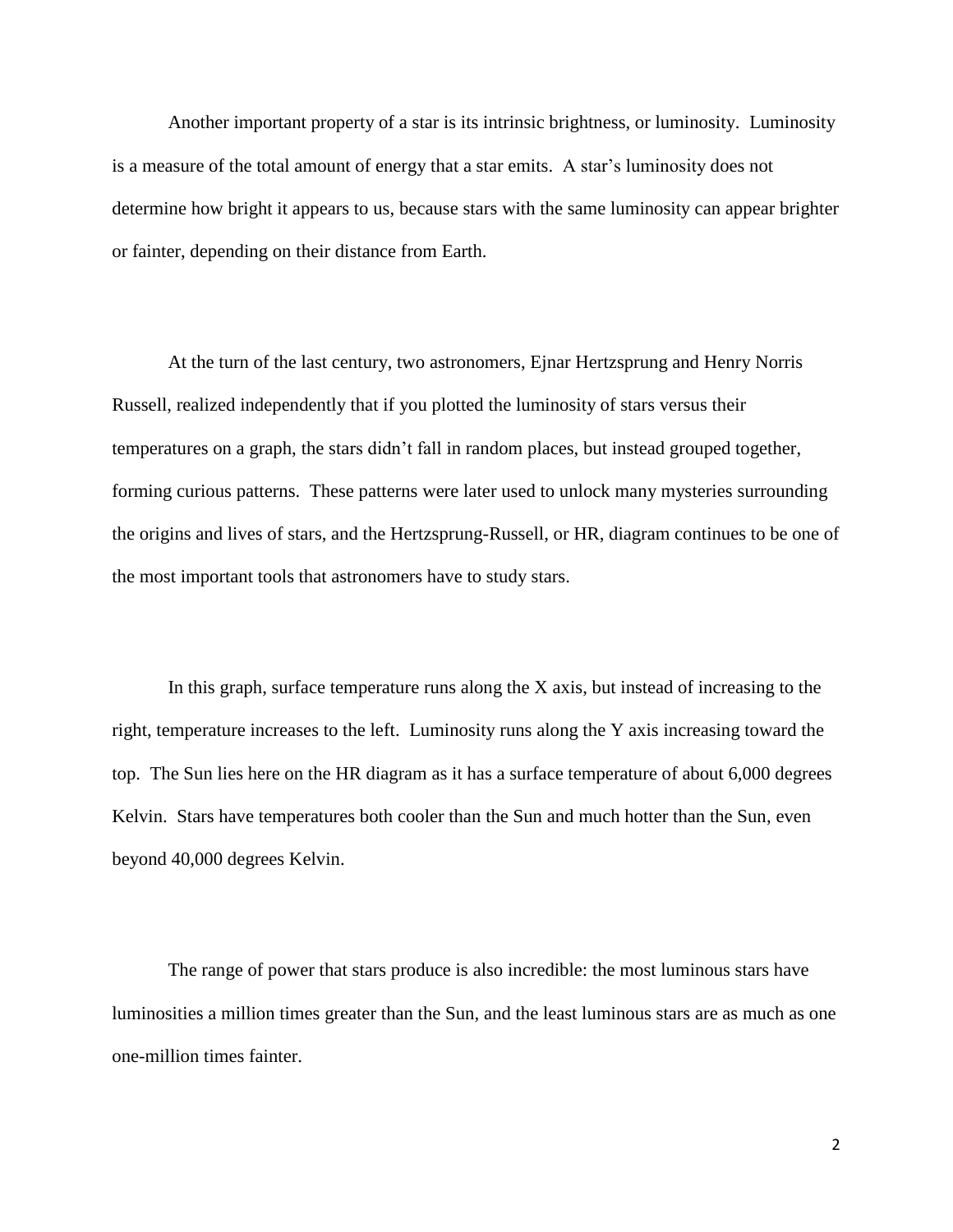Here is where Betelgeuse, Rigel, and Capella lie on our HR diagram. Capella is actually a binary star composed of two similar stars, so we label them Capella A and B. Rigel is the hottest of the four stars while Betelgeuse is the coolest at 3,200 degrees Kelvin. All four stars, however, are more luminous than our Sun; in fact, Rigel is approximately 125,000 times as luminous.

If we draw a line through Orion's three belt stars and follow that line down and to the left we find the brightest star in the sky, Sirius which is in the constellation of Canis Major—the large dog. While Sirius looks very bright to us, intrinsically it isn't nearly as bright as Rigel or Betelgeuse — only about 25 times higher than the luminosity of the Sun. It is located here on our HR diagram.

Just north of Sirius is the star Procyon in the constellation of Canis Minor—the small dog. Procyon has a faint bluish/white tint which is a result of its 6,500 degree Kelvin surface temperature. Its luminosity is about seven times that of the Sun so it falls on the HR diagram here.

Back at Orion, if we draw a line through his belt moving up and to the right we find a bright orange colored star called Aldebaran, located in the constellation of Taurus the Bull. It is about five hundred times the luminosity of our Sun, with a surface temperature of about 3,900 degrees Kelvin, so it is located here on the HR diagram.

3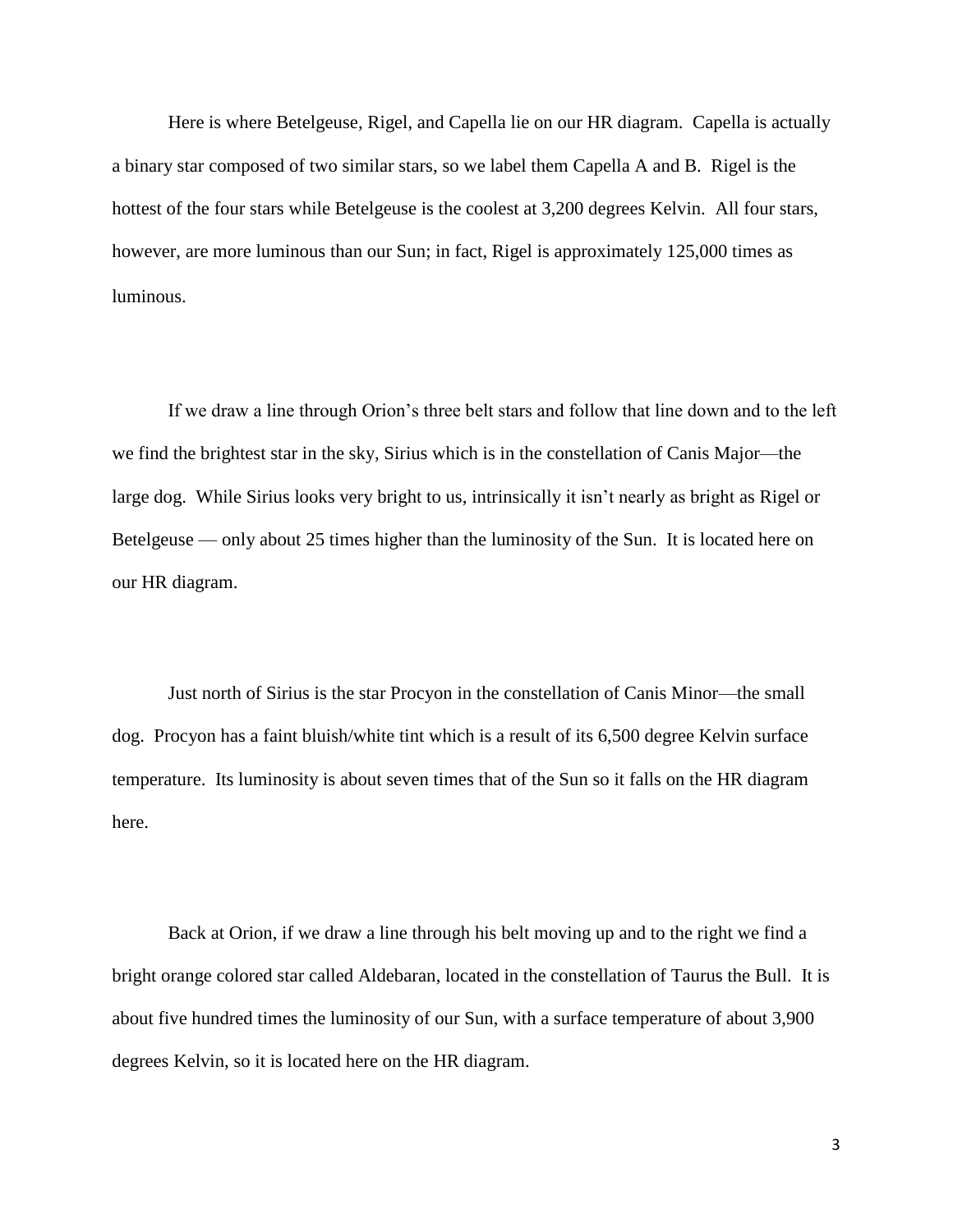The stars Castor and Pollux form the heads of the Gemini twins. They appear to be about the same brightness but clearly show different colors. Castor appears bluish/white and is actually a binary star composed of two nearly identical stars. In contrast, Pollux has a noticeably orange tint corresponding to a temperature of 4,700 degrees Kelvin but is somewhat more luminous than Castor at about 40 times the luminosity of our Sun. Both of these stars fall here on our HR diagram.

What about the other bright stars visible in the nighttime sky? What patterns do they form on the HR diagram? Notice that all of the stars are more luminous and mostly hotter than our Sun. Does this mean our Sun is the least luminous type of star? To answer this question, we first have to take a tour of the stars in the solar neighborhood.

Imagine that we are now floating in space above the Earth. The stars visible from Earth's surface can still be seen from this vantage point.

As we slowly move away from the Earth and head towards the Sun, our view of the stars really doesn't change much. But if we artificially increase the brightness of all the stars that lie within a distance of about 25 light years from our Sun, hundreds of new stars that were simply too dim to be seen before suddenly become visible. In total, there are just over 200 accurately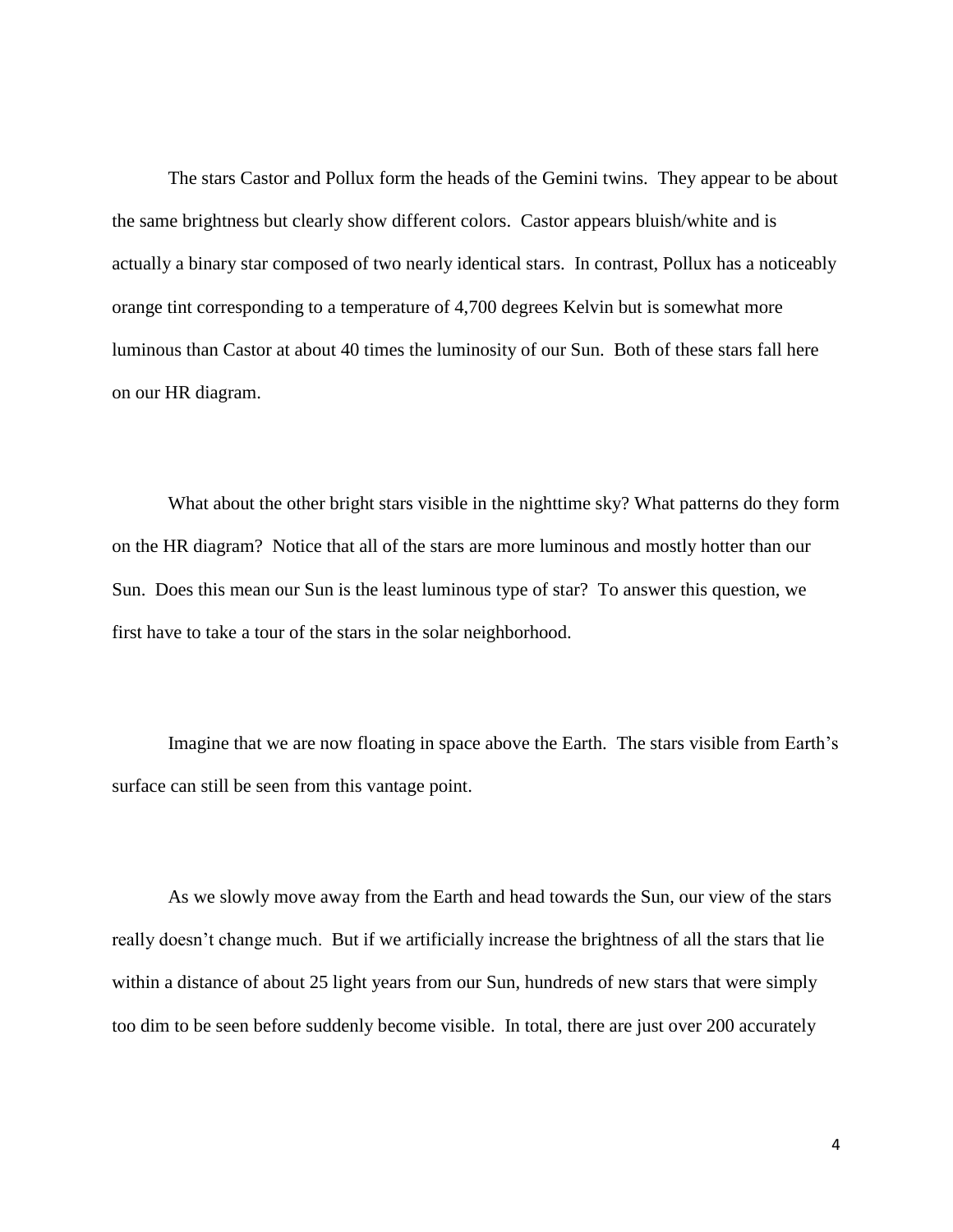represented stars in this spherical volume of space — our small neighborhood in the vast metropolis of stars known as the Milky Way Galaxy.

We are now traveling past our Sun towards the outer reaches of the solar system. You'll notice that many of the nearby stars that we artificially brightened appear red in color. As we learned earlier, their red color shows that their surfaces are much cooler than our yellow Sun.

We are now leaving our solar system on a path to the star Proxima Centauri. At a distance of just over 4.2 light years, or 24 trillion miles, this star is our closest stellar neighbor. The surface of Proxima Centauri appears more mottled than our Sun because red dwarf stars have larger and more star spots. If you look off to the right you can see two other stars nearby. Proxima Centauri is actually a member of a triple star system consisting of Alpha, Beta, and Proxima Centauri. This star, along with most of the other red stars in the solar neighborhood are known as "red dwarf" stars.

Although most of the stars in the Sun's nearby neighborhood are red dwarf stars, there are a handful of hotter yellow and blue/white stars.

One of these neighbors is the star Sirius that we saw earlier. Sirius lies at a distance of about 8 light years from the Sun, and besides being the brightest star visible in the night sky, it is one of the few bluish/white stars in our 25 light year neighborhood. In the background, we see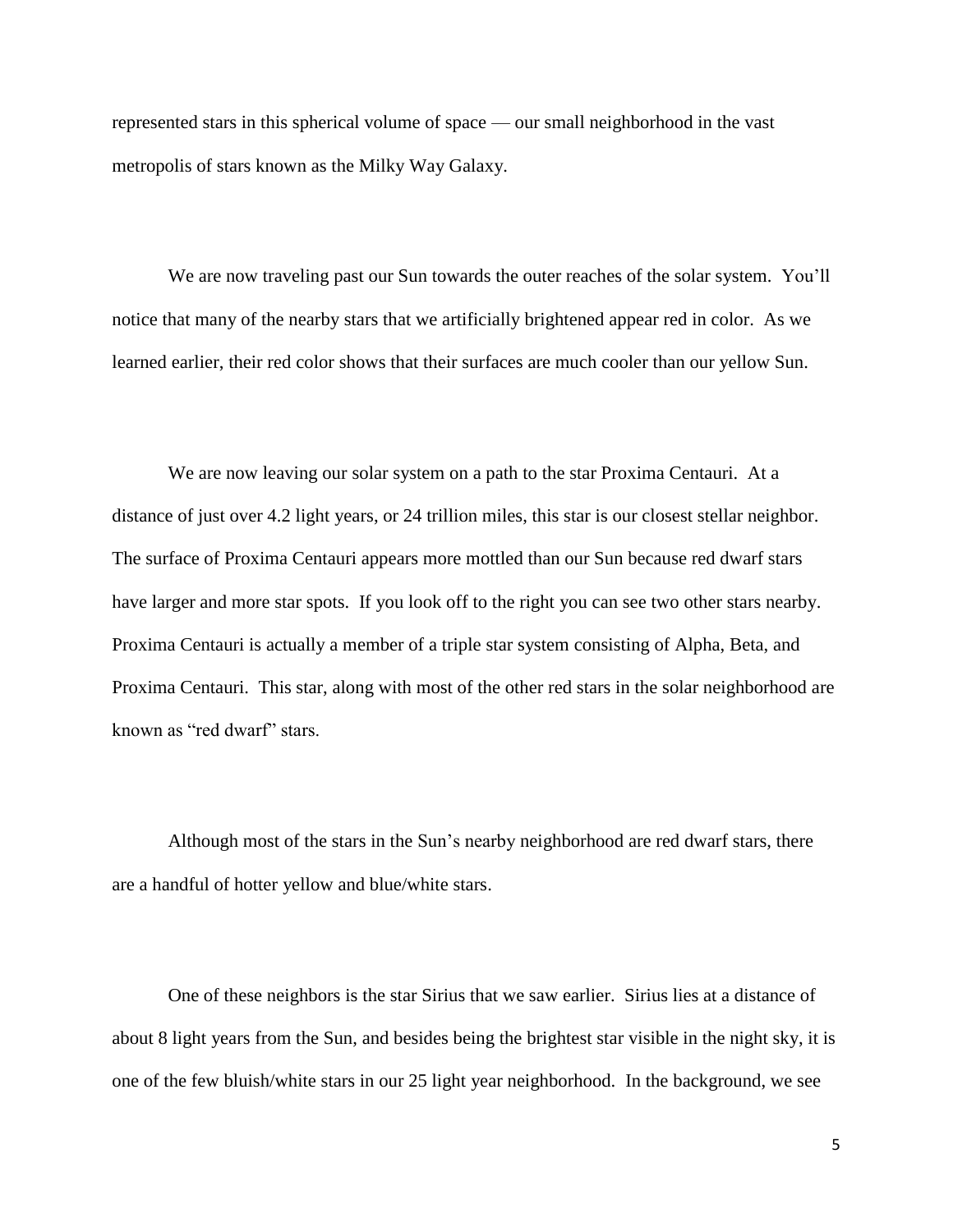Sirius' companion, an Earth-size stellar corpse known as a white dwarf. White dwarfs are extremely dense because they contain as much mass as the Sun but in a volume only the size of the Earth. A teaspoon of white dwarf material would weigh 15 tons on Earth! Within our 25 light year neighborhood, there are only a handful of white dwarfs.

This approaching yellow star is known as Sigma Draconis, or the star Alsafi. Unlike the two previous systems we visited, Alsafi is a single star and is located almost 19 light-years from us. Its yellow color indicates that it has a temperature similar to that of the Sun, although it is slightly less luminous. Sigma Draconis is one of the few stars within 25 light years that can be seen from Earth with the unaided eye.

As our closest neighboring stars fade into the distance, we really start to get a sense of just how many red dwarfs there are in the solar neighborhood. We are now roughly 25 lightyears, or about 700 trillion miles, from the Sun. We have again artificially increased the brightness of just the stars within 25 light years — our closest neighbors.

Notice just how many of the nearby stars are red dwarfs. This tiny pocket of the Milky Way Galaxy is not unique, so we can assume that the population of stars contained within this volume is representative of the rest of the stars in the Milky Way. This means that most of the stars in the Galaxy are cool red dwarf stars, while hotter and more luminous stars like the Sun, Sirius, or Betelgeuse are far less common. In fact, red dwarf stars outnumber stars like our Sun by a ratio of twenty to one.